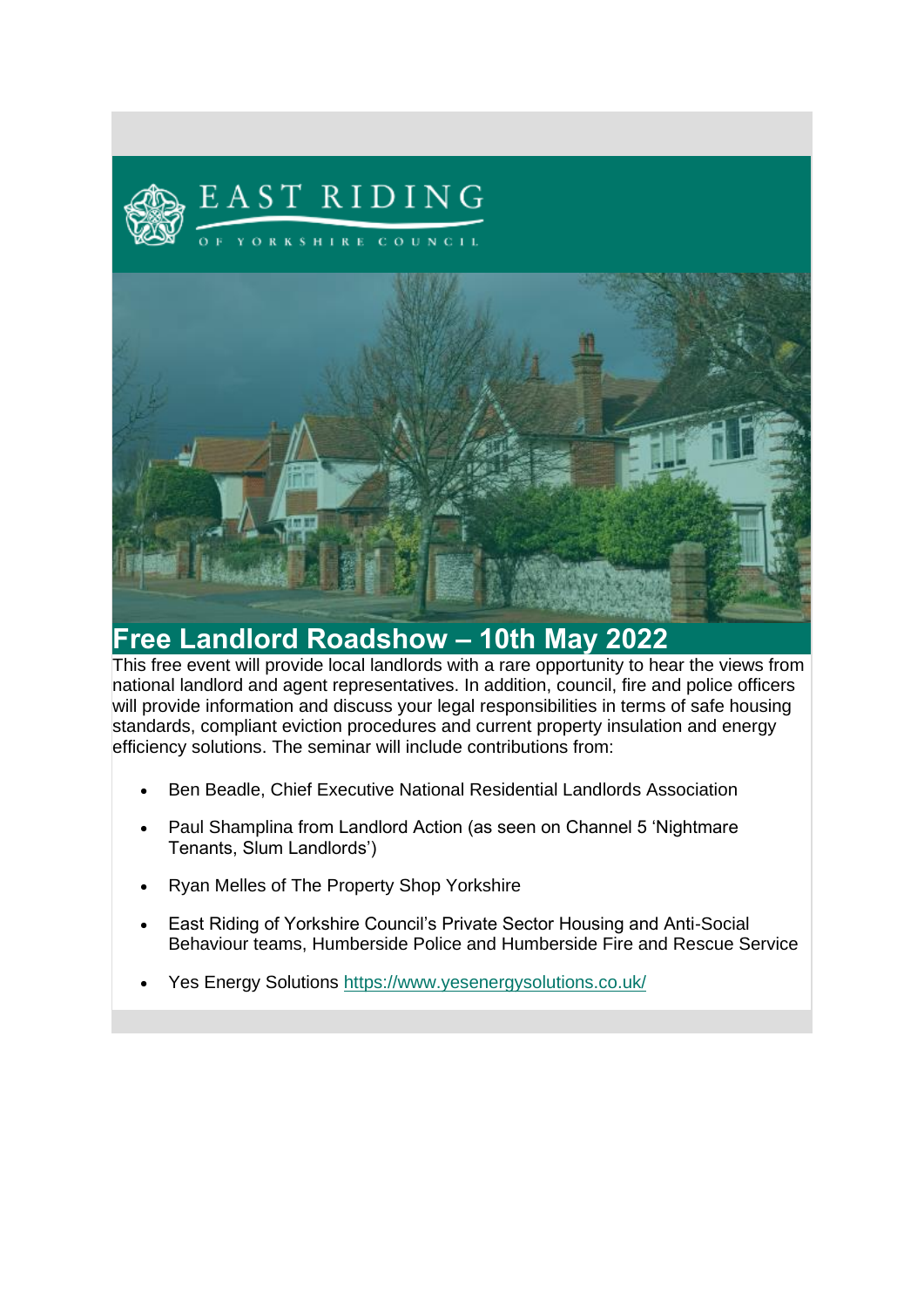

"I'm really looking forward to speaking at East Riding of Yorkshire Council's ' Landlord Roadshow', on educating landlords, that now is the time to have the mindset of being professional in managing their properties and to treat this as a business. The tenants are a landlords customer"

**Paul Shamplina - Founder of Landlord Action [https://www.landlordaction.co.uk/](https://eur01.safelinks.protection.outlook.com/?url=https%3A%2F%2Fwww.landlordaction.co.uk%2F&data=04%7C01%7CThomas.Hickling%40eastriding.gov.uk%7C9c77e701deb74a50493708da1c66922e%7C351368d19b5a4c8bac76f39b4c7dd76c%7C1%7C0%7C637853524098576073%7CUnknown%7CTWFpbGZsb3d8eyJWIjoiMC4wLjAwMDAiLCJQIjoiV2luMzIiLCJBTiI6Ik1haWwiLCJXVCI6Mn0%3D%7C3000&sdata=h1xkvHb90CwzkjxOXGLRPupGGE%2Ff0MC4OPrRg0xSX1U%3D&reserved=0)**



**Ryan Melles - The Property Shop Yorkshire**



**Ben Beadle- CEO- NRLA [https://www.nrla.org.uk/](https://eur01.safelinks.protection.outlook.com/?url=https%3A%2F%2Fwww.nrla.org.uk%2F&data=04%7C01%7CThomas.Hickling%40eastriding.gov.uk%7C9c77e701deb74a50493708da1c66922e%7C351368d19b5a4c8bac76f39b4c7dd76c%7C1%7C0%7C637853524098576073%7CUnknown%7CTWFpbGZsb3d8eyJWIjoiMC4wLjAwMDAiLCJQIjoiV2luMzIiLCJBTiI6Ik1haWwiLCJXVCI6Mn0%3D%7C3000&sdata=TBMrrLP%2BY0yYCfmKHRzu21rPyHweDIDUBwGaeLdSk7k%3D&reserved=0)**

## **Content for the day**

- Paul Shamplina new laws are on the way and why landlords need letting agents more than ever
- Ben Beadle New Normal what's ahead for landlords in 2022
- Ryan Melles The Property Shop the law and expectations of landlords
- Implications for landlords of the new Fire Safety Act and fire risk assessment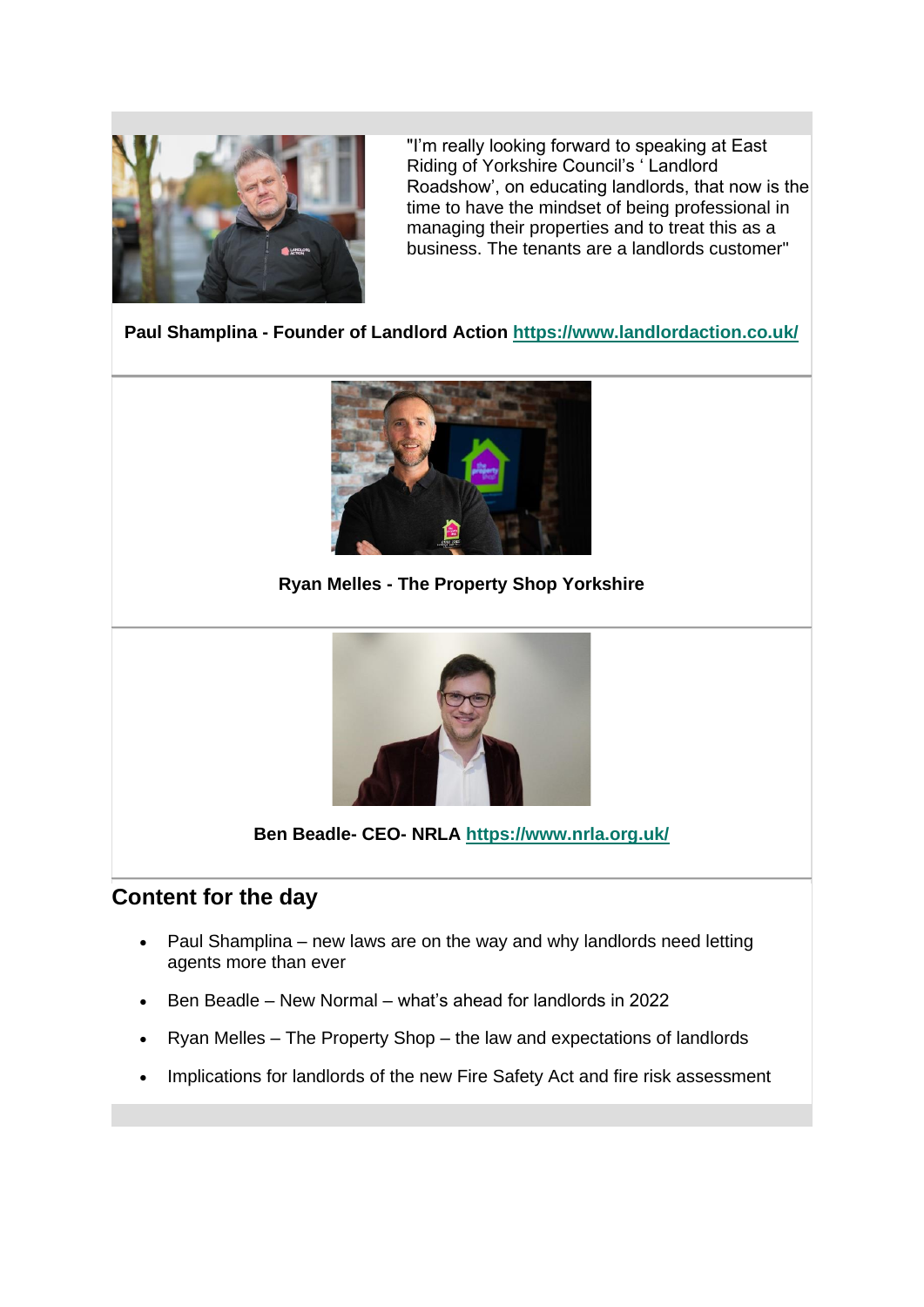- Government Rogue Landlord Initiative enforcement priorities and encouraging landlords to engage with their local authority to achieve legal compliance in relation to housing standards and eviction procedures
- Addressing anti–social behaviour by improving landlord contact with the police and other agencies.
- Minimum Energy Efficiency Standards enforcement and energy solutions

## **Book your place- don't miss out**

Places are limited and also to two candidates for each business. To confirm your attendance please email **private.sector.housing@eastriding.gov.uk** with the name of your business and the positions of the candidates attending.